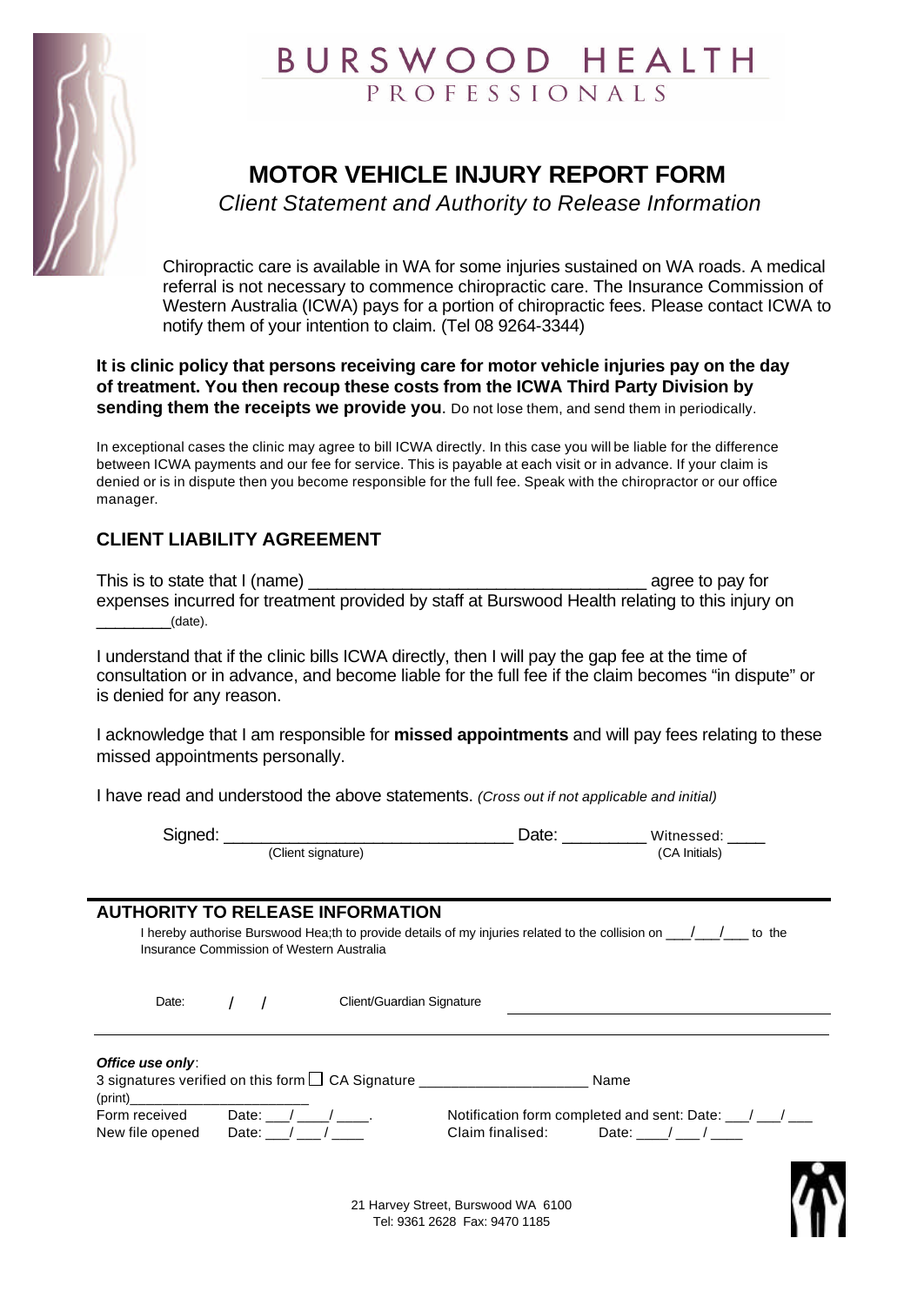### **Motor Vehicle Injury Report Form**

Claim #:

File Number:

We appreciate your patience in completing this confidential questionnaire. Even if you are already a client of the Team Health Group please complete all parts of this questionnaire except section B (about personal details). For new clients, please complete all sections. Ask for more paper if you need more space for any question.

# **A: Please describe the collision Date of Collision** Please describe the collision Draw a diagram of relevant roads and vehicles involved In which seat were you sitting?  $\square$  Drivers  $\square$  L front  $\square$  L Rear  $\square$  Right Rear Were you wearing a seatbelt?  $\square$  Yes  $\square$  No Lapsash?  $\square$  Other?<br>Was a moveable headrest fitted?  $\square$  Yes  $\square$  No Fixed headrest? Was a moveable headrest fitted?  $\Box$  Yes  $\Box$  No Fixed headrest?  $\Box$  Yes  $\Box$  No Were you prepared for the impact?  $\Box$  Yes  $\Box$  No In what position was your head on impact? (Straight, turned) Did your body hit any part of the car? If yes, please describe  $\Box$  Yes  $\Box$  No How much damage was done to your car? \$Approx What sort of damage? Was your vehicle driveable?  $\Box$  Yes  $\Box$  No Did police attend at the scene?  $\Box$  Yes  $\Box$  No When? If not, have you reported the accident to the police  $\Box$  Yes  $\Box$  No Where? Have any charges been laid in respect of the collision?  $\Box$  Yes  $\Box$  No Yourself  $\Box$  Others  $\Box$ Have you reported the accident and your injury to the ICWA? Yes  $\Box$  No When? Has liability been accepted by ICWA? Yes  $\Box$  No What is the file number? Were you taken to hospital?  $Yes \Box \ No \Box$  Duration: \_\_\_\_\_\_ hrs/days/weeks If so, please give details of treatment

Have you consulted anyone else concerning your injuries?  $Yes \Box No \Box$ 

If yes, please give details including name, address, date, examinations done and treatment given including medications you are taking: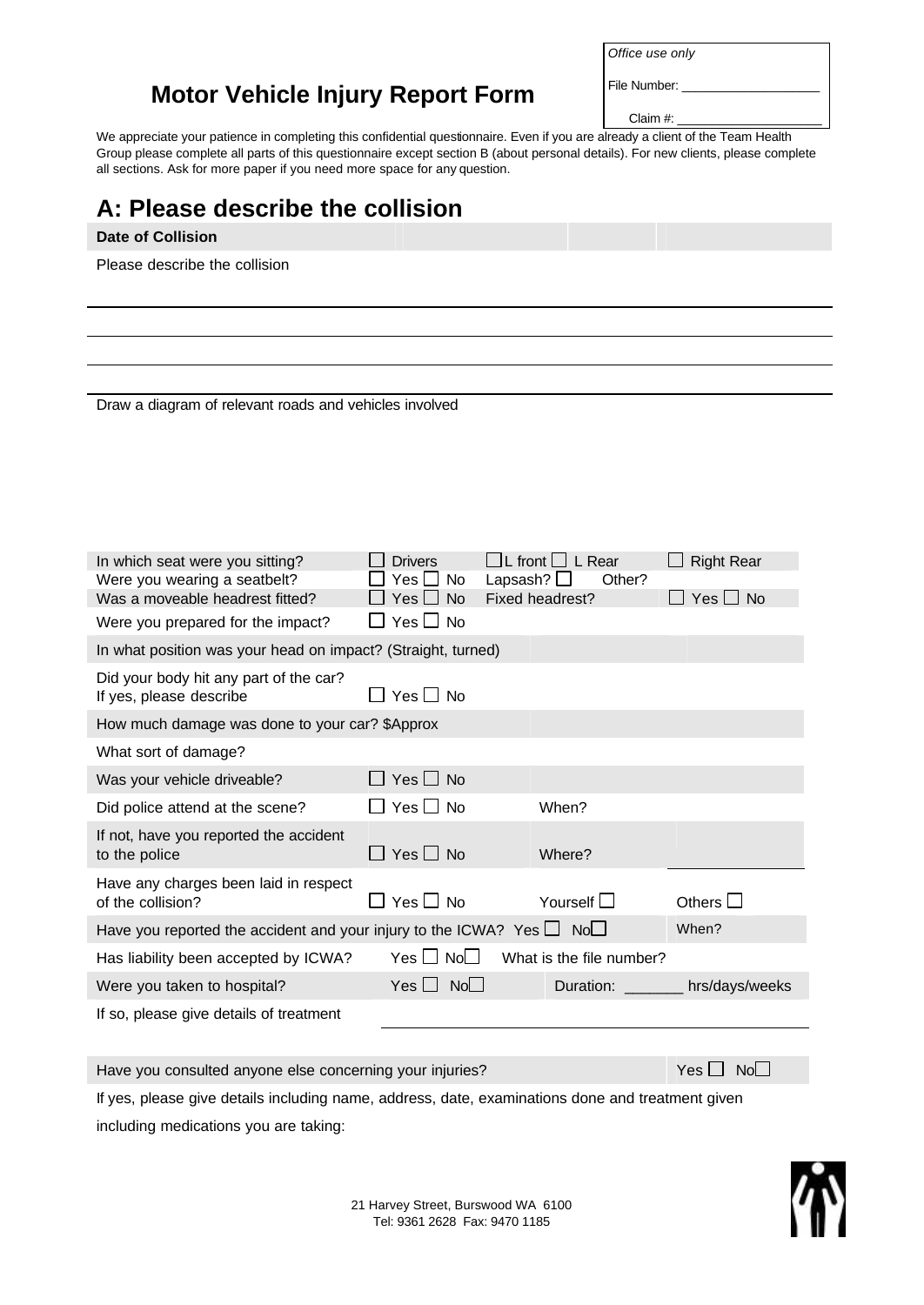| Have you been declared unfit?                                                         | $Yes \Box No \Box$                                                                                 |                      |
|---------------------------------------------------------------------------------------|----------------------------------------------------------------------------------------------------|----------------------|
| If yes, by whom?                                                                      |                                                                                                    |                      |
| When?                                                                                 | For how long?                                                                                      |                      |
| Did you feel any symptoms immediately after the collision? If yes, what symptoms?     |                                                                                                    | $Yes \Box No \Box$   |
|                                                                                       |                                                                                                    |                      |
|                                                                                       |                                                                                                    |                      |
| If not immediately, when did you start experiencing trouble and what was it?          |                                                                                                    |                      |
|                                                                                       |                                                                                                    |                      |
|                                                                                       |                                                                                                    |                      |
| Has this condition interfered with your job/daily routine? If yes, describe in detail |                                                                                                    | $Yes \Box No \Box$   |
|                                                                                       |                                                                                                    |                      |
|                                                                                       |                                                                                                    |                      |
|                                                                                       | If the injury occurred some time ago, give detailed account of your symptoms and progress to date: |                      |
|                                                                                       |                                                                                                    |                      |
| Have you ever suffered from any of these symptoms prior to the accident?              |                                                                                                    | $Yes \Box No \Box$   |
| Describe in detail                                                                    |                                                                                                    |                      |
| Have you made a written statement to anyone else about this collision?                |                                                                                                    | Yes $\Box$ No $\Box$ |
| If yes, who?                                                                          |                                                                                                    |                      |
|                                                                                       | Have you ever made a claim regarding the injured regions (incl workers compensation)?              | Yes $\Box$ No $\Box$ |
| If yes, please outline briefly                                                        |                                                                                                    |                      |
| regions that are now injured? If Yes, please outline briefly                          | Have you ever received compensation or a payout regarding a previous injury to the same            | $Yes \Box No \Box$   |
|                                                                                       |                                                                                                    |                      |
| <b>B: Some information about you</b>                                                  |                                                                                                    |                      |
|                                                                                       | Now we need some personal details about you. If you are already a client at a clinic of the TEAM   |                      |
|                                                                                       | HEALTH GROUP please leave this section blank. Please now complete Section C.                       |                      |
|                                                                                       |                                                                                                    |                      |

| Your full name               |           |                                                                     | Date of Birth:                 |       | Age: |
|------------------------------|-----------|---------------------------------------------------------------------|--------------------------------|-------|------|
| Address:                     |           |                                                                     | Phones •                       | Home: |      |
| Height:                      | Weight:   | Occupation                                                          |                                | Work: |      |
| <b>Marital Status:</b>       | Children: |                                                                     | Referred or<br>Recommended by: |       |      |
| Employers name:              |           |                                                                     |                                |       |      |
| Address:                     |           |                                                                     |                                |       |      |
| Your previous chiropractor/s |           |                                                                     | Last<br>seen?                  |       |      |
|                              |           | 21 Harvey Street, Burswood WA 6100<br>Tel: 9361 2628 Fax: 9470 1185 |                                |       |      |